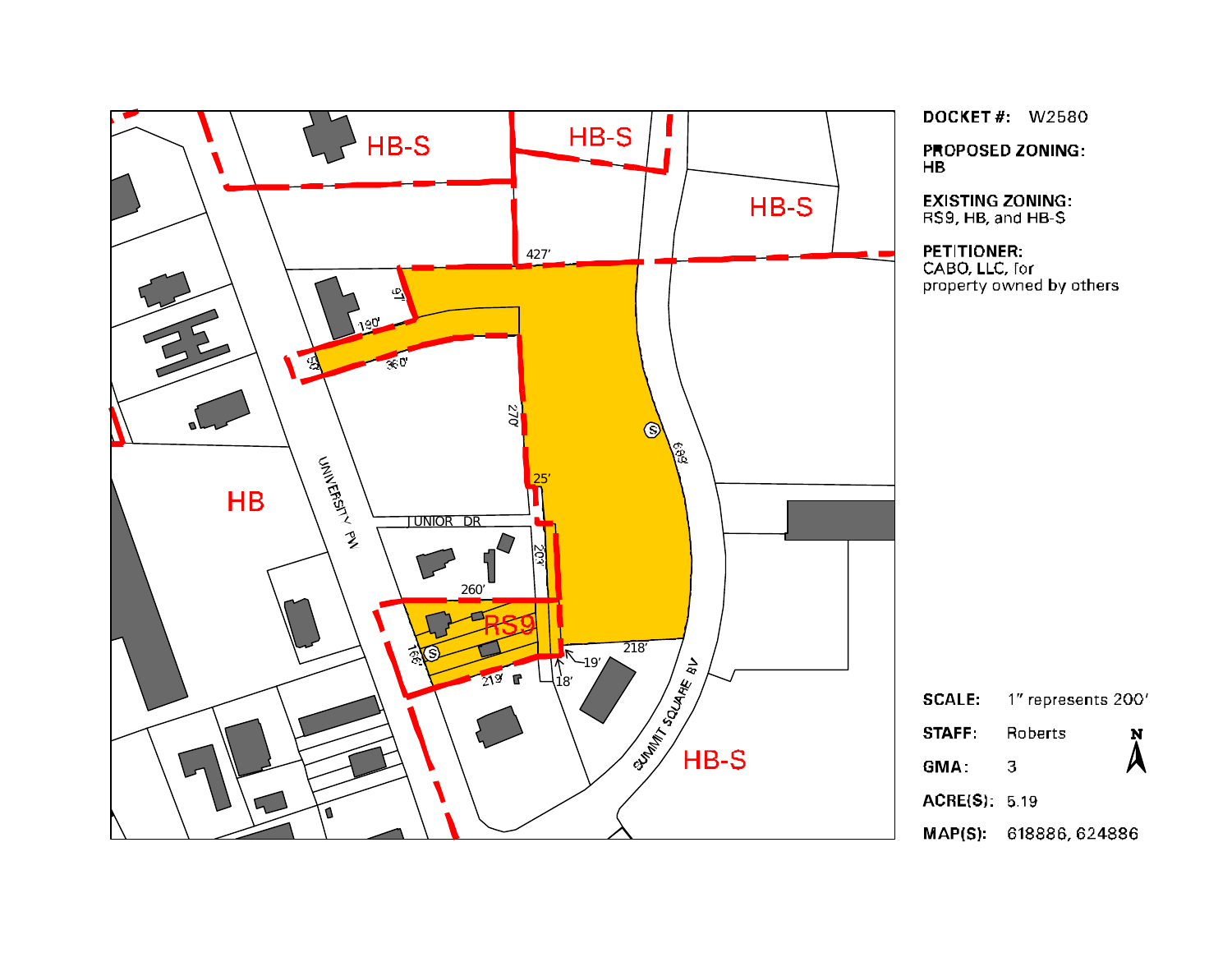September 20, 2002

CABO, LLC 800 W. Fourth Street Winston-Salem, NC 27101

RE: ZONING MAP AMENDMENT W-2580

Dear Sirs:

The attached report of the Planning Board to the Board of Aldermen is sent to you at the request of the Aldermen. You will be notified by the City Secretary's Office of the date on which the Aldermen will hear this petition.

Sincerely,

A. Paul Norby, AICP Director of Planning

pc: City Secretary's Office, P.O. Box 2511, Winston-Salem, NC 27102 G. Emmett McCall, 633 W. Fourth Street, Suite 150, Winston-Salem, NC 27101 Richard Redding, 147 S. Cherry St., Suite 200, Winston-Salem, NC 27101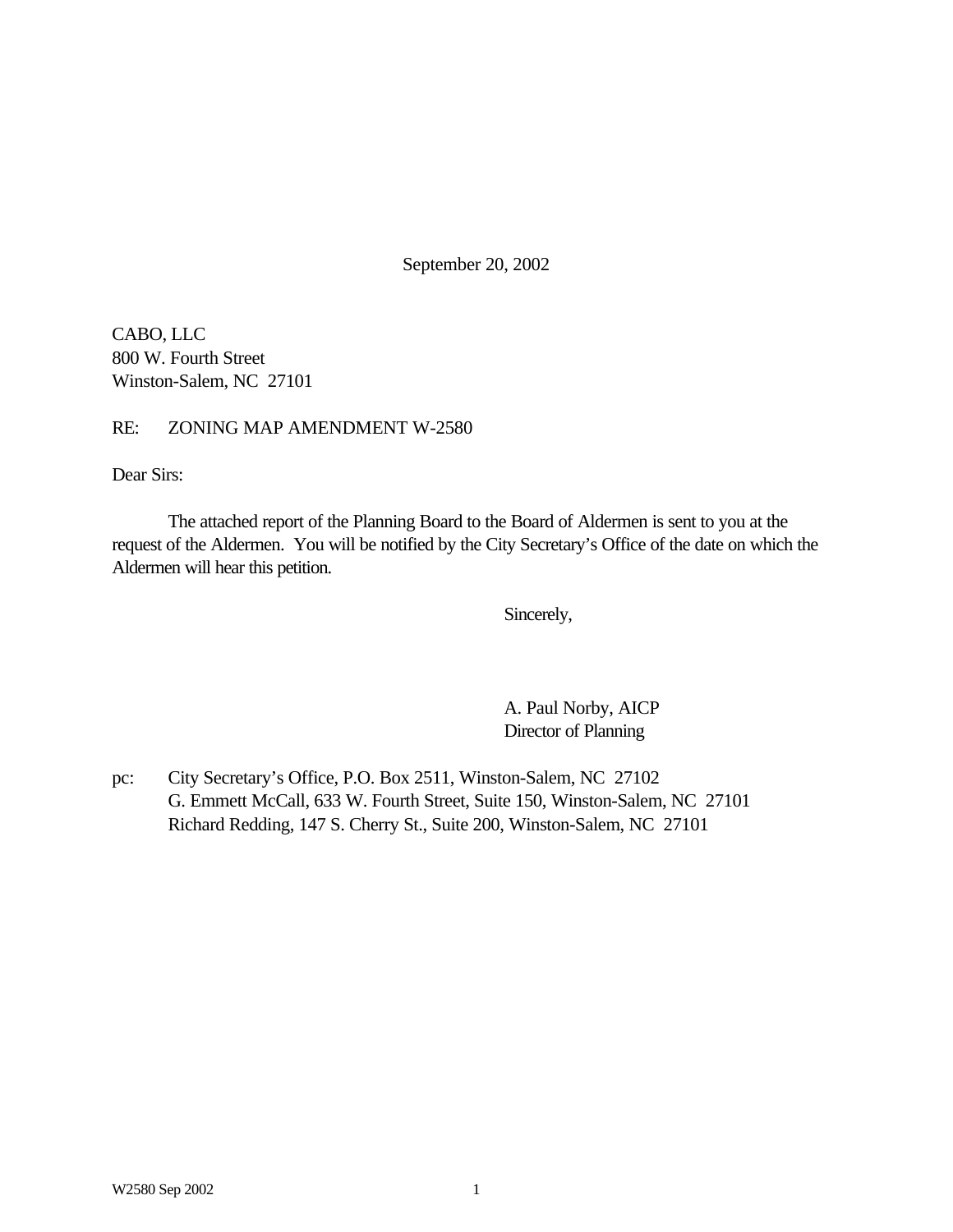## **ACTION REQUEST FORM**

**DATE**: September 20, 2002 **TO**: The Honorable Mayor and Board of Aldermen **FROM**: A. Paul Norby, AICP, Director of Planning

## **BOARD ACTION REQUEST**:

Request for Public Hearing on zoning map amendment of CABO, LLC for property owned by Nancy G. Cheek, James H. Gilley, Jr., and BNE Land Development Co.

#### **SUMMARY OF INFORMATION**:

Zoning map amendment of CABO, LLC for property owned by Nancy G. Cheek, James H. Gilley, Jr., and BNE Land Development Co. from RS-9, HB, and HB-S [Boarding or Rooming House; ABC Store (liquor); Arts and Crafts Studio; Building Materials Supply; Convenience Store; Food or Drug Store; Furniture and Home Furnishings Store; General Merchandise Store; Hardware Store; Implement Sales and Service; Motorcycle Dealer; Nursery, Lawn and Garden Supply Store, Retail; Outdoor Display Retail; Restaurant (without drive-through service); Restaurant (with drive-through service); Retail Store, Specialty or Miscellaneous; Shopping Center; Banking and Financial Services; Bed and Breakfast; Building Contractors, General; Car Wash; Funeral Home; Health Services, Miscellaneous; Hotel or Motel; Medical or Dental Laboratory; Motor Vehicle, Rental and Leasing; Motor Vehicle, Repair and Maintenance; Motor Vehicle, Body or Paint Shop; Motor Vehicle, Storage Yard; Offices, Miscellaneous; Professional Office; Services, Business A; Services, Business B; Services, Personal; Storage Services, Retail; Veterinary Services; Recreation Services, Indoor; Recreation Service, Outdoor; Recreation Facility, Public; Theater, Indoor; Child Day Care Center; Church or Religious Institution, Community; Church or Religious Institution, Neighborhood; Hospital or Health Center; Library, Public; Police or Fire Station; Post Office; School, Vocational or Professional; Stadium, Coliseum, or Exhibition Building; Storage and Salvage Yard; Park and Shuttle Lot; and Parking, Commercial - TWO PHASE] to HB: property is located on the east side of University Parkway and west side of Summit Square Boulevard (Zoning Docket W-2580).

### **PLANNING BOARD ACTION**:

| <b>MOTION ON PETITION: APPROVAL</b> |                     |
|-------------------------------------|---------------------|
| FOR:                                | <b>UNANIMOUS</b>    |
| <b>AGAINST:</b>                     | <b>NONE</b>         |
| <b>SITE PLAN ACTION:</b>            | <b>NOT REQUIRED</b> |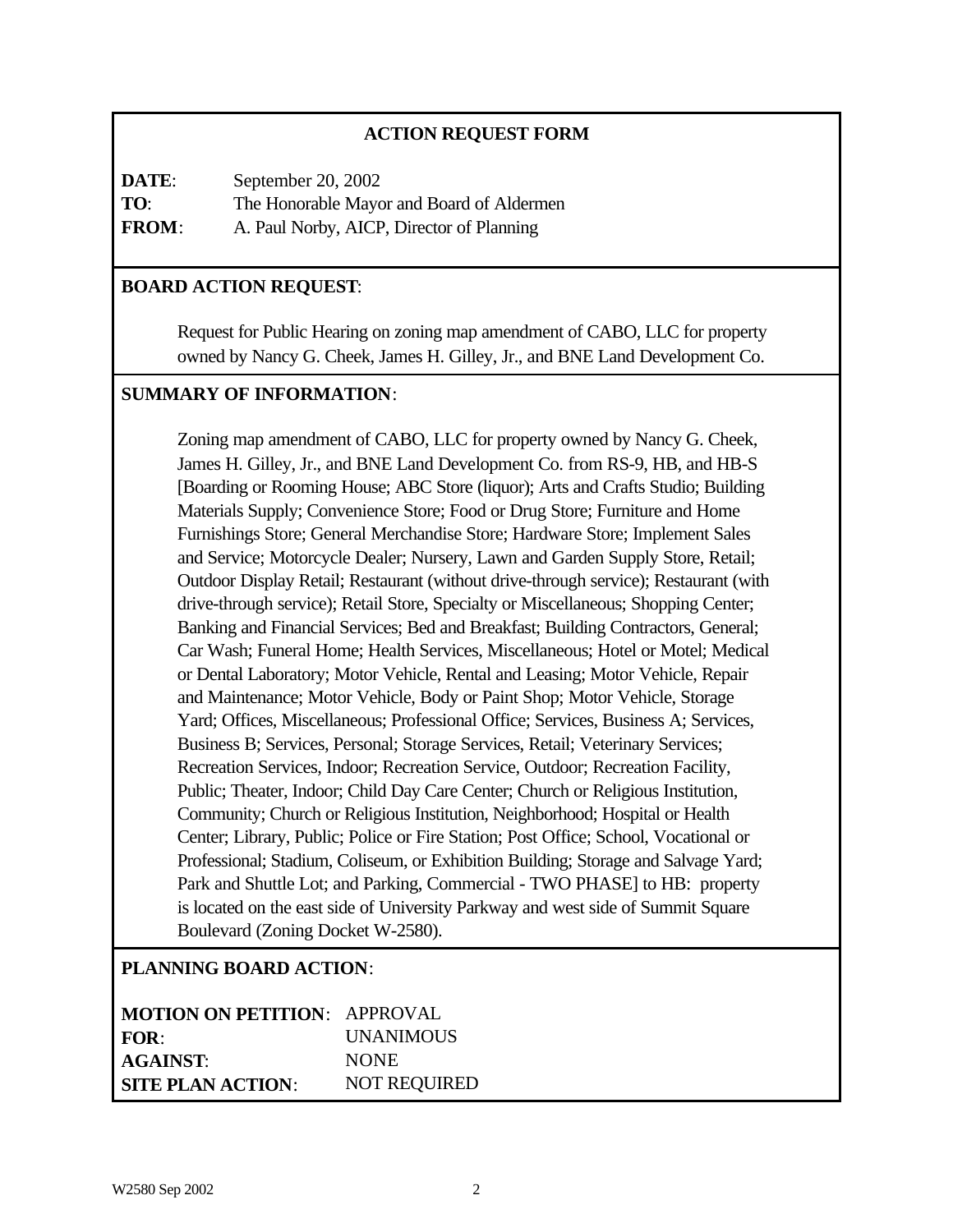#### CITY ORDINANCE - GENERAL USE

Zoning Petition of CABO, LLC for property owned by Nancy G. Cheek, James H. Gilley, Jr., and BNE Land Development Co., Docket W-2580

AN ORDINANCE AMENDING THE WINSTON-SALEM CITY ZONING ORDINANCE AND THE OFFICIAL ZONING MAP OF THE CITY OF WINSTON-SALEM, N.C.

\_\_\_\_\_\_\_\_\_\_\_\_\_\_\_\_\_\_\_\_\_\_\_\_\_\_\_\_\_\_\_\_\_\_\_\_\_\_\_

BE IT ORDAINED by the Board of Aldermen of the City of Winston-Salem as follows: Section 1. The Winston-Salem City Zoning Ordinance and the Official Zoning Map of the City of Winston-Salem, N.C. are hereby amended by changing from RS-9, HB, and HB-S [Boarding or Rooming House; ABC Store (liquor); Arts and Crafts Studio; Building Materials Supply; Convenience Store; Food or Drug Store; Furniture and Home Furnishings Store; General Merchandise Store; Hardware Store; Implement Sales and Service; Motorcycle Dealer; Nursery, Lawn and Garden Supply Store, Retail; Outdoor Display Retail; Restaurant (without drive-through service); Restaurant (with drive-through service); Retail Store, Specialty or Miscellaneous; Shopping Center; Banking and Financial Services; Bed and Breakfast; Building Contractors, General; Car Wash; Funeral Home; Health Services, Miscellaneous; Hotel or Motel; Medical or Dental Laboratory; Motor Vehicle, Rental and Leasing; Motor Vehicle, Repair and Maintenance; Motor Vehicle, Body or Paint Shop; Motor Vehicle, Storage Yard; Offices, Miscellaneous; Professional Office; Services, Business A; Services, Business B; Services, Personal; Storage Services, Retail; Veterinary Services; Recreation Services, Indoor; Recreation Service, Outdoor; Recreation Facility, Public; Theater, Indoor; Child Day Care Center; Church or Religious Institution, Community; Church or Religious Institution, Neighborhood;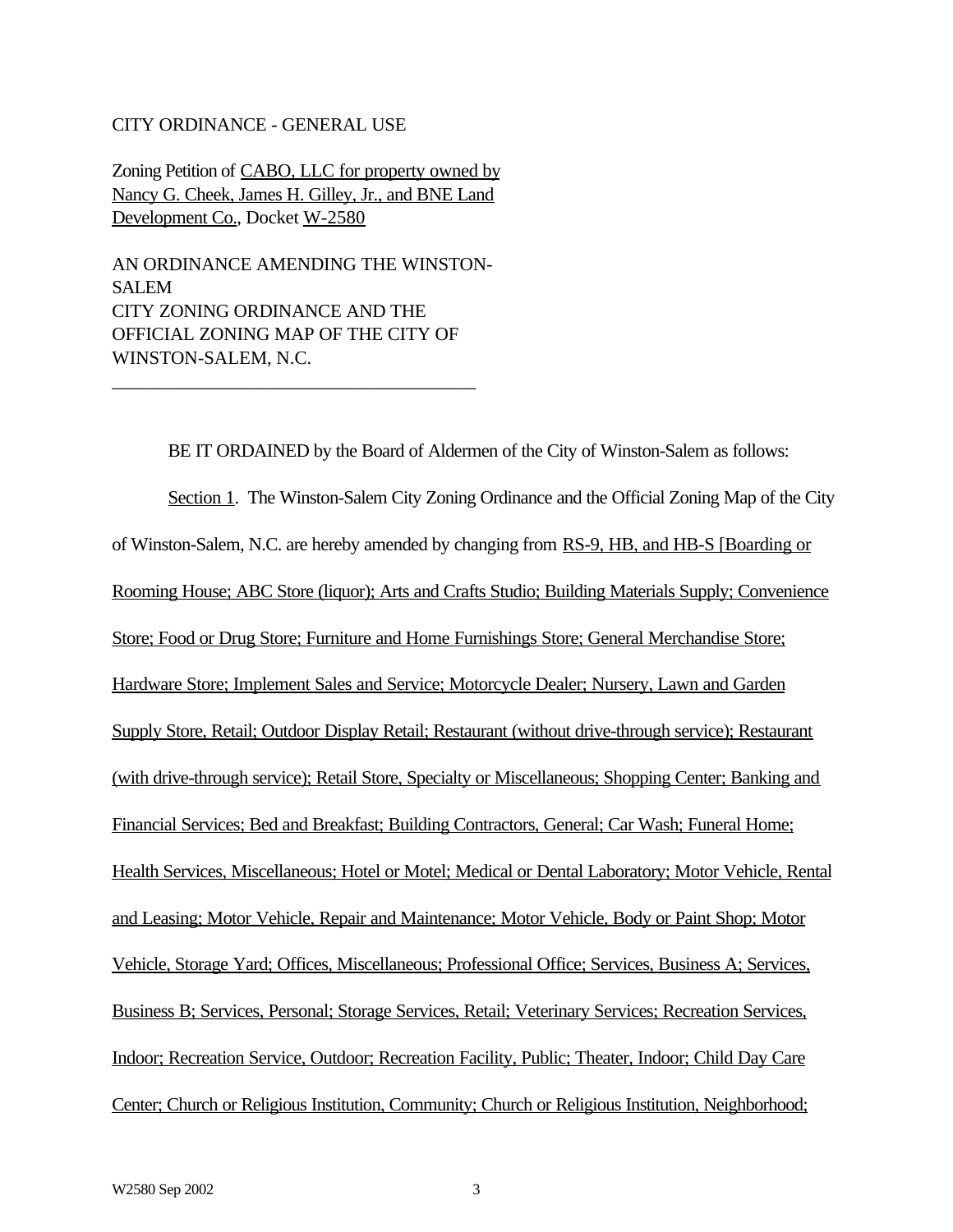Hospital or Health Center; Library, Public; Police or Fire Station; Post Office; School, Vocational or Professional; Stadium, Coliseum, or Exhibition Building; Storage and Salvage Yard; Park and Shuttle Lot; and Parking, Commercial - TWO PHASE] to HB the zoning classification of the following

described property:

Tax Block 6244, Tax Lot 1L; Tax Block 2049, Tax Lot 301; and Tax Block 2050, Tax Lots 1, 2, 3, 4, and 5

Section 2. This ordinance shall become effective upon adoption.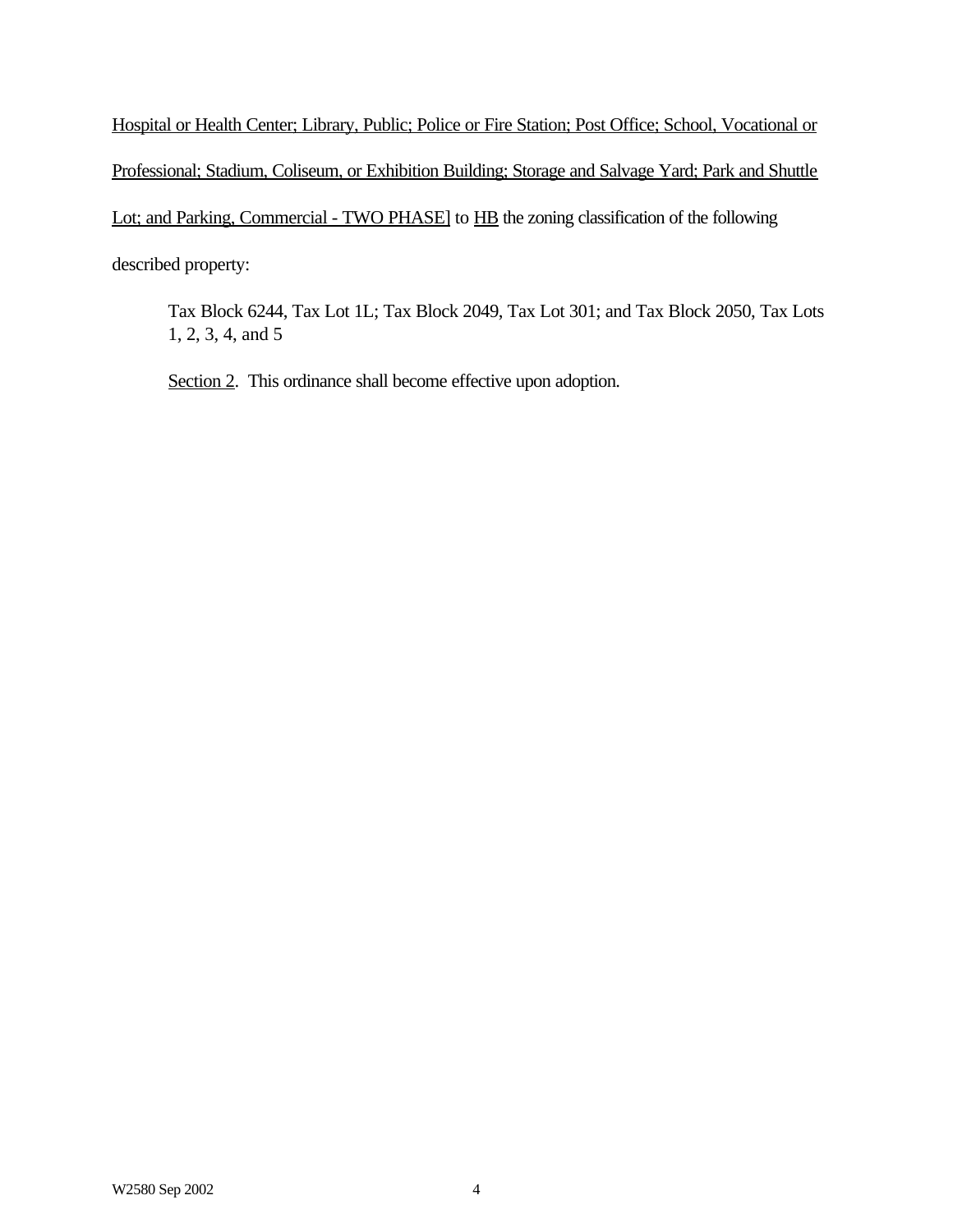### **ZONING STAFF REPORT**

**DOCKET #** W-2580 **STAFF:** Gary Roberts

Petitioner(s): CABO, LLC

Ownership: Nancy G. Cheek, James H. Gilley, Jr., and BNE Land Development Company

#### **REQUEST**

- From: RS-9, HB, and HB-S [Boarding or Rooming House; ABC Store (liquor); Arts and Crafts Studio; Building Materials Supply; Convenience Store; Food or Drug Store; Furniture and Home Furnishings Store; General Merchandise Store; Hardware Store; Implement Sales and Service; Motorcycle Dealer; Nursery, Lawn and Garden Supply Store, Retail; Outdoor Display Retail; Restaurant (without drive-through service); Restaurant (with drive-through service); Retail Store, Specialty or Miscellaneous; Shopping Center; Banking and Financial Services; Bed and Breakfast; Building Contractors, General; Car Wash; Funeral Home; Health Services, Miscellaneous; Hotel or Motel; Medical or Dental Laboratory; Motor Vehicle, Rental and Leasing; Motor Vehicle, Repair and Maintenance; Motor Vehicle, Body or Paint Shop; Motor Vehicle, Storage Yard; Offices, Miscellaneous; Professional Office; Services, Business A; Services, Business B; Services, Personal; Storage Services, Retail; Veterinary Services; Recreation Services, Indoor; Recreation Service, Outdoor; Recreation Facility, Public; Theater, Indoor; Child Day Care Center; Church or Religious Institution, Community; Church or Religious Institution, Neighborhood; Hospital or Health Center; Library, Public; Police or Fire Station; Post Office; School, Vocational or Professional; Stadium, Coliseum, or Exhibition Building; Storage and Salvage Yard; Park and Shuttle Lot; and Parking, Commercial - TWO PHASE]
- To: HB Highway Business District

Both general and special use district zoning were discussed with the applicant(s) who decided to pursue the zoning as requested.

NOTE: This is a general use zoning petition; therefore, **ALL** uses permitted in the above requested district should be considered.

Acreage: 5.19 acres

### **LOCATION**

Street: East side of University Parkway and west side of Summit Square Boulevard. Jurisdiction: City of Winston-Salem. Ward: Northeast.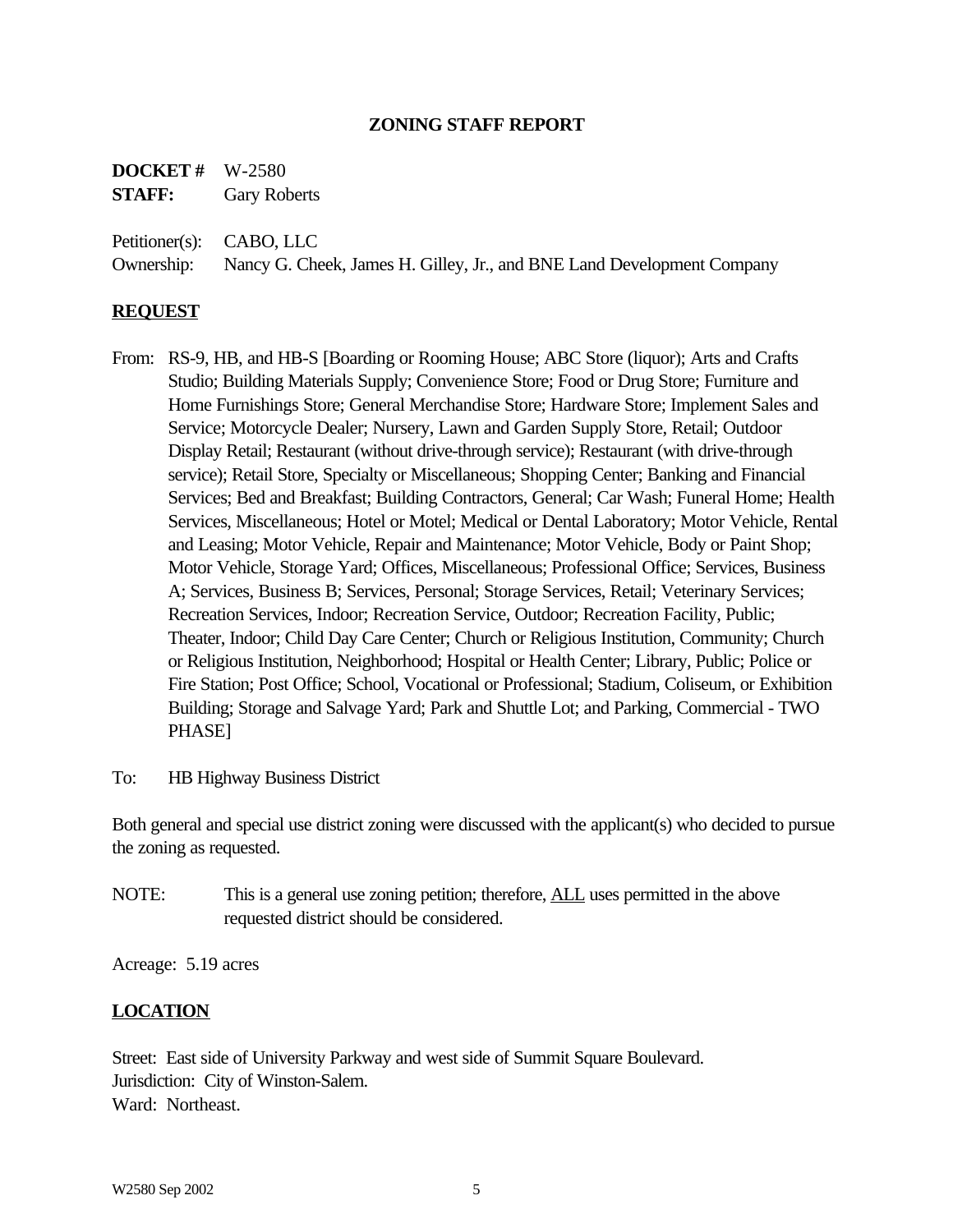## **PROPERTY SITE/IMMEDIATE AREA**

Existing Structures on Site: One single family residential structure. Adjacent Uses:

| North - | Multiple commercial uses zoned HB and HB-S. |
|---------|---------------------------------------------|
| East -  | Multiple commercial uses zoned HB-S.        |
| South - | Multiple commercial uses zoned HB-S.        |
| West -  | Multiple commercial uses zoned HB.          |

### **GENERAL AREA**

Character/Maintenance: Mixture of small to regional scale commercial and service type operations in good maintenance.

Development Pace: Moderate to rapid.

### **PHYSICAL FEATURES/ENVIRONMENTAL REVIEW**

Impact on Existing Features: No impact determined with general use request.

Topography: There is an approximate change in elevation on the subject property of 36' [(from an approximate elevation of 880' in the northwest (at University Parkway) down to an

approximate elevation of 844' in the east (at Summit Square Boulevard)].

Vegetation/habitat: Mostly cleared.

Water supply watershed: Site is not within the boundaries of a water supply watershed.

### **TRANSPORTATION**

Direct Access to Site: University Parkway; Summit Square Boulevard.

Street Classification: University Parkway - major thoroughfare; Summit Square Boulevard - local road. Average Daily Traffic Count/Estimated Capacity at Level of Service D (Vehicles per Day):

University Parkway between US 52 and Hanes Mill Road = 23,000 (1995 Count)/32,200 Hanes Mill Road between University Parkway and Germanton Road = 9,400/30,100 Sidewalks: None.

Transit: Routes 10 and 44 along University Parkway. Bike: None.

### **HISTORY**

Relevant Zoning Cases:

1. W-1714; HB-S to Final Development Plan; withdrawn at May 9, 2002 Planning Board meeting; west side of Summit Square Boulevard east of University Parkway, portion of current site; 1.19 acres; staff recommended approval.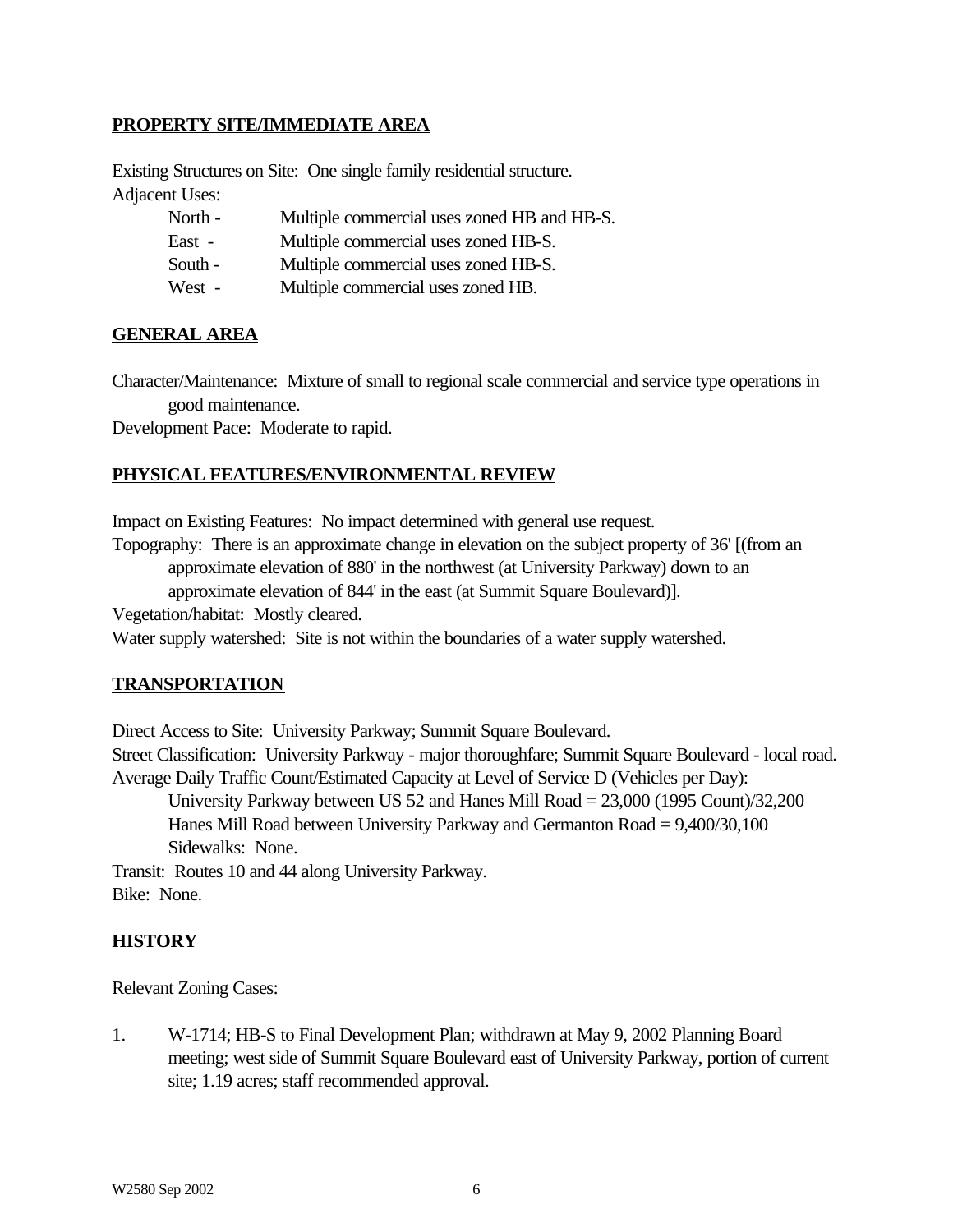- 2. W-1714; B-3-S (Multiple uses TWO PHASE) and R-6 to B-3-S [Multiple uses (Shopping Center with outparcels) - TWO PHASE]; approved May 6, 1991; northeast corner of University Parkway and Patterson Avenue, including a portion of current request; 76.41 acres; Planning Board and staff recommended approval.
- 3. W-1443; R-2-S, R-6, B-2, B-3, and I-3 to B-3-S (TWO PHASE); approved July 6, 1987; northeast corner of University Parkway and Patterson Avenue, including a portion of current request; 78.8 acres; Planning Board and staff recommended approval.

## **CONFORMITY TO PLANS**

GMP Area (*Legacy*): Suburban Neighborhoods (GMA 3).

Relevant Comprehensive Plan Recommendation(s): The parcels proposed for rezoning are located within the North Summit Square Metro Activity Center. Metro Activity Centers are compact and pedestrian friendly mixed use areas. The North Summit Square Metro Activity Center has a major concentration of retail development but currently lacks a complement of higher density residential and office uses and an overall pedestrian friendly-design.

Area Plan/Development Guide: Site is not within the boundaries of an area plan or development guide.

# **ANALYSIS**

The request is to rezone 5.19 acres located on the eastern side of University Parkway and western side of Summit Square Boulevard from RS-9, HB and HB-S to HB. With the exception of one single family residential structure, the property is undeveloped.

The surrounding context of the site is heavily commercialized. The adjoining properties are zoned either HB or HB-S. University Parkway is a five lane major thoroughfare with an average daily traffic count of approximately 23,000 vehicles. Sam's Club is constructing a new  $\pm 130,590$  square foot retail/wholesale facility directly across Summit Square Boulevard.

The property was originally rezoned from residential to commercial in 1987 as part of a larger 344 acre "mixed use" development known as Oak Summit. The subject portion of the site was proposed to accommodate the major section of a 150,000 square foot shopping center. In 1991 Oak Summit was rezoned to B-3-S TWO PHASE which included an overall new design and an extensive list of conditions. The approved site plan shows the subject property simply as "Future Development Area". However the existing HB-S designation does include some conditions which are still relevant to the subject property.

Specifically, Final Development Plan approval by the Planning Board is currently required. This review process provides the City not only with the opportunity to consolidate driveways along Summit Square Boulevard but to request sidewalks and large variety street trees of the same species. Other conditions of the existing zoning include: no direct access onto University Parkway; no freestanding signs over five feet in height; and an exclusion of free standing Adult Establishments and Transmission Towers.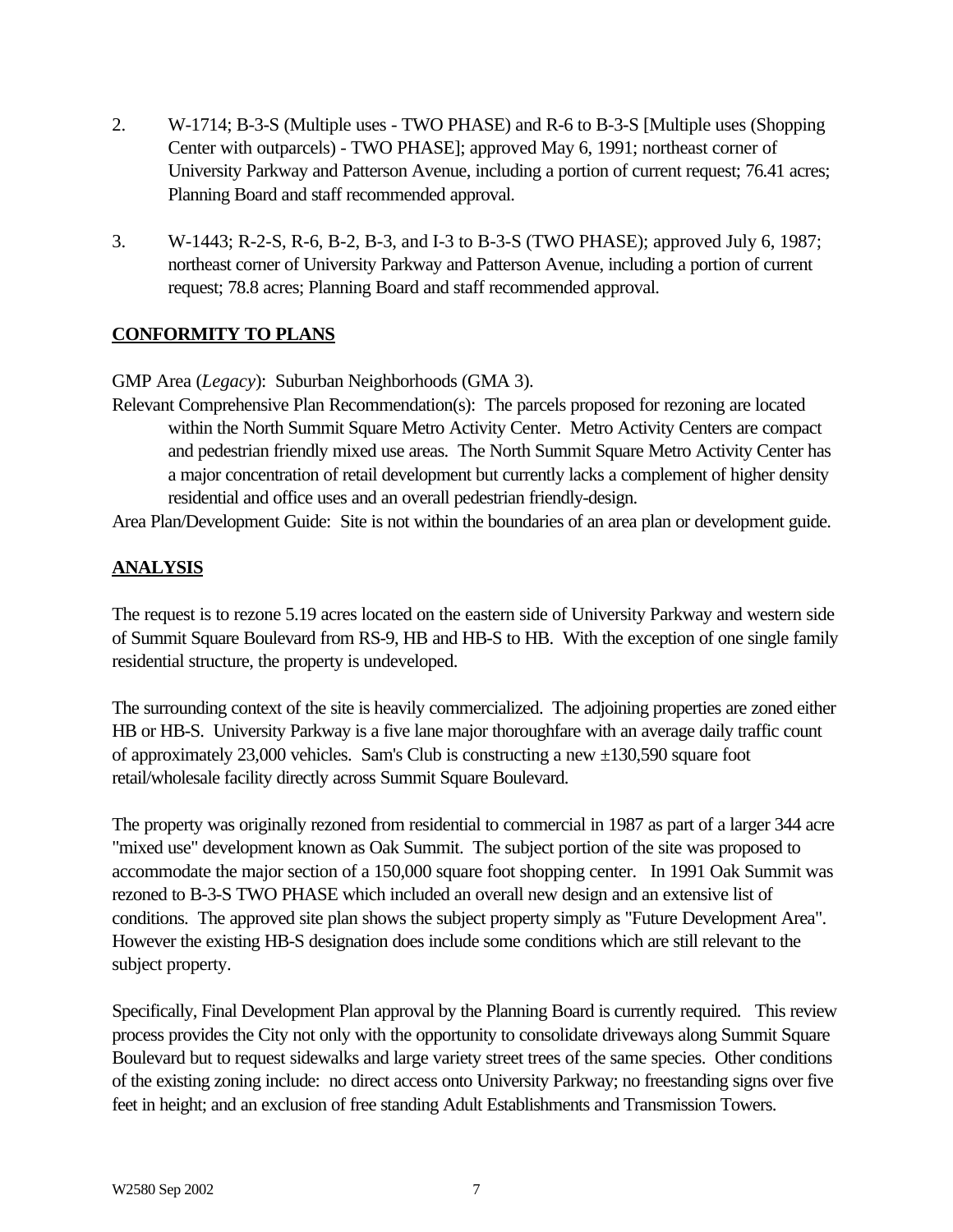*Legacy* identifies the subject property as a portion of the North Summit Square Metro Activity Center. Designated Metro Activity Centers are intended to evolve into compact, pedestrian friendly, mixed use areas. The surrounding area has a major concentration of retail development but currently lacks any real mixture of uses and is essentially an unfriendly setting for the pedestrian.

Staff recognizes that the subject property is very well suited for commercial use. Arguments in favor of the proposed rezoning include the current uncoordinated and un-pedestrian friendly nature of much of the surrounding development; and the very wide range of uses included in the current HB-S zoning.

Arguments against the proposed rezoning include: (1) Summit Square Boulevard should have sidewalks. While there is a minimal amount of nearby residential, employees and customers within the area should have the opportunity to safely move from one establishment to another without having to walk in the street or through the middle of a parking lot. (2) Summit Square Boulevard should have large variety street trees. While the UDO requires a 10 foot streetyard in-between the street and parking lot, special use zoning provides the opportunity to ensure that "large variety" trees which provide shade overhead and visibility underneath, will be planted even where no parking will abut the street. In addition, by using the same species as that is already in place, the streetscape can mature in a cohesive rather than a disjointed manner. The subject property lends itself well to this improvement due to the absence of overhead utility lines along the right-of-way. (3) Access control. Under HB general, the property could be subdivided into six individual lots each with its own driveway connection and no opportunity to acquire interior cross access between each property. (4) Excessive signage is possible. Under HB general, a 35 foot tall, 150 square foot freestanding sign could be erected on each of the above mentioned lots. This would only add to the visual clutter now found along University Parkway and be inconsistent with some of the nearby monument signs made possible through special use zoning. Monument signs are complimentary with large variety street trees whereby you have the greenery up above and the advertising down below at eye level rather that visa versa. (5) Use limitations. The current special use classification prohibits free standing Adult Establishments and Transmission Towers both of which would be permitted under a general use HB designation.

Although there are reasons to approve the rezoning, in order to address the above mentioned objectives and the desire of staff to be consistent in its recommendations in similar situations, the rezoning is not recommended by staff in its current form.

### **FINDINGS**

- 1. *Legacy* identifies the subject property as a portion of the North Summit Square Metro Activity Center. Designated Metro Activity Centers are intended to evolve into compact, pedestrian friendly, mixed use areas.
- 2. The character of the area currently does not include pedestrian friendly mixed use development.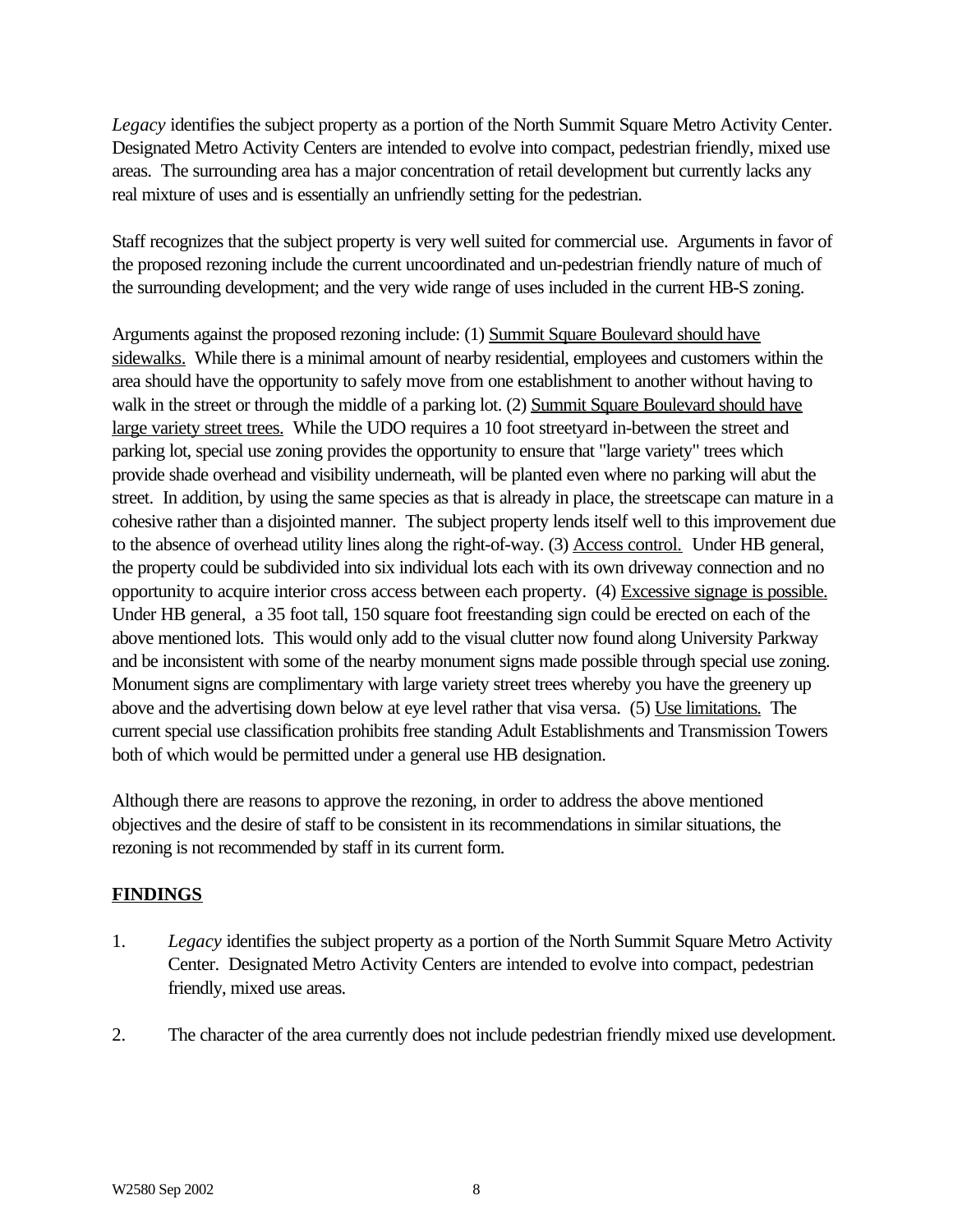- 3. Site is not within the boundaries of an area plan or development guide.
- 4. Proposed HB designation would eliminate the existing access restrictions onto University Parkway and preclude consolidation of driveways onto Summit Square Boulevard.
- 5. Proposed HB designation would remove the desirable land use and sign restrictions currently in place and essentially forgo the opportunity to require a sidewalk and street trees along Summit Square Boulevard.

## **STAFF RECOMMENDATION**

### Zoning: **DENIAL**.

Gary Roberts presented the staff report.

Philip Doyle was excused from consideration of this request due to a potential conflict of interest.

## **PUBLIC HEARING**

### FOR:

Emmett McCall, 633 W. Fourth Street, Winston-Salem, NC 27101

This will be an assemblage of four parcels. My clients are assemblying this parcel so they can use both public streets. They are buying it from people who think it's already zoned HB based on the purchase price!

I'm not sure who's going to be using sidewalks on University Parkway.

This is an HB site. All it's missing is your approval. We request you give it.

Richard Redding,147 S. Cherry Street, Suite 200, Winston-Salem, NC 27101

I represent the majority property owner and am speaking on their behalf.

- I remember when we began working on the UDO, there were 12 zoning districts. We were going to 36 zoning districts. The answer to why we were having so many districts was to reduce the need for special use districts. On today's agenda there are 8 special use and 2 general use (both for churches). I don't think when the UDO was adopted we were anticipating 80-90% of cases would be special use.
- This is in the middle of business and commercial zoning. There are no residential districts. If this is not a valid case for general use business zoning, it doesn't need to be part of your ordinance.

There is no opposition to this case.

This case and the specifics of this particular site certainly warrant general use zoning.

Please pursue dialogue among yourselves about what has happened in the reliance upon special use zoning that case by case subjectively sets different standards for every developer that comes up here to have to play by.